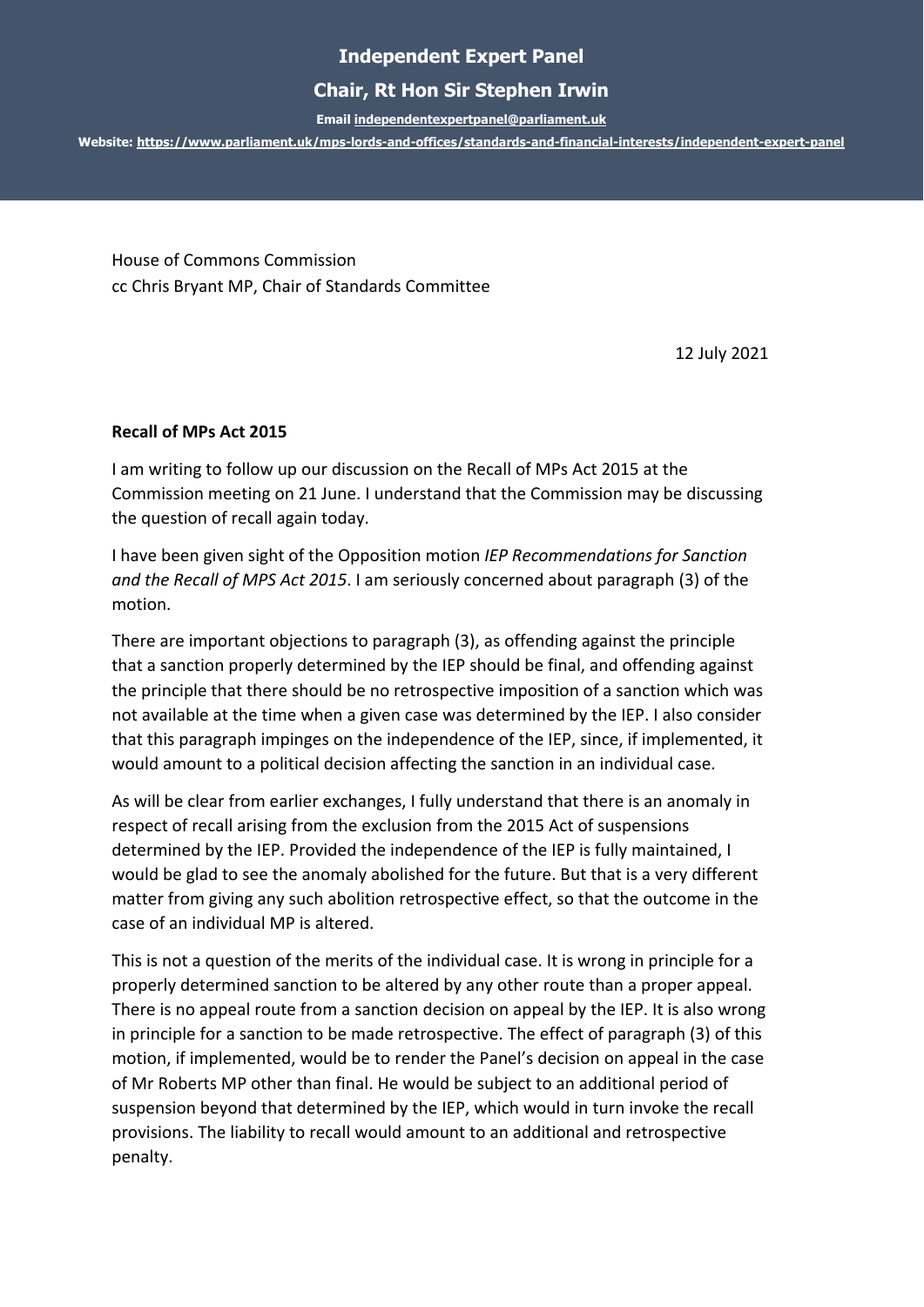Of equal importance, in my view, is the point that this provision would represent a decision by the House directly affecting a sanction determined by the IEP. The independence of the system was at the very heart of the recommendations by Dame Laura Cox which led to the Panel being constituted. Such a change would set a very undesirable precedent. The effect here would be to increase a sanction. But once such a change has been permitted in that direction, what is to prevent the House making a change so as to diminish a sanction properly determined by the IEP?

May I respectfully ask the Commission to consider these concerns in any discussion on recall.

Kind regards,

School Cent

**Stephen Irwin Chair of the Independent Expert Panel**